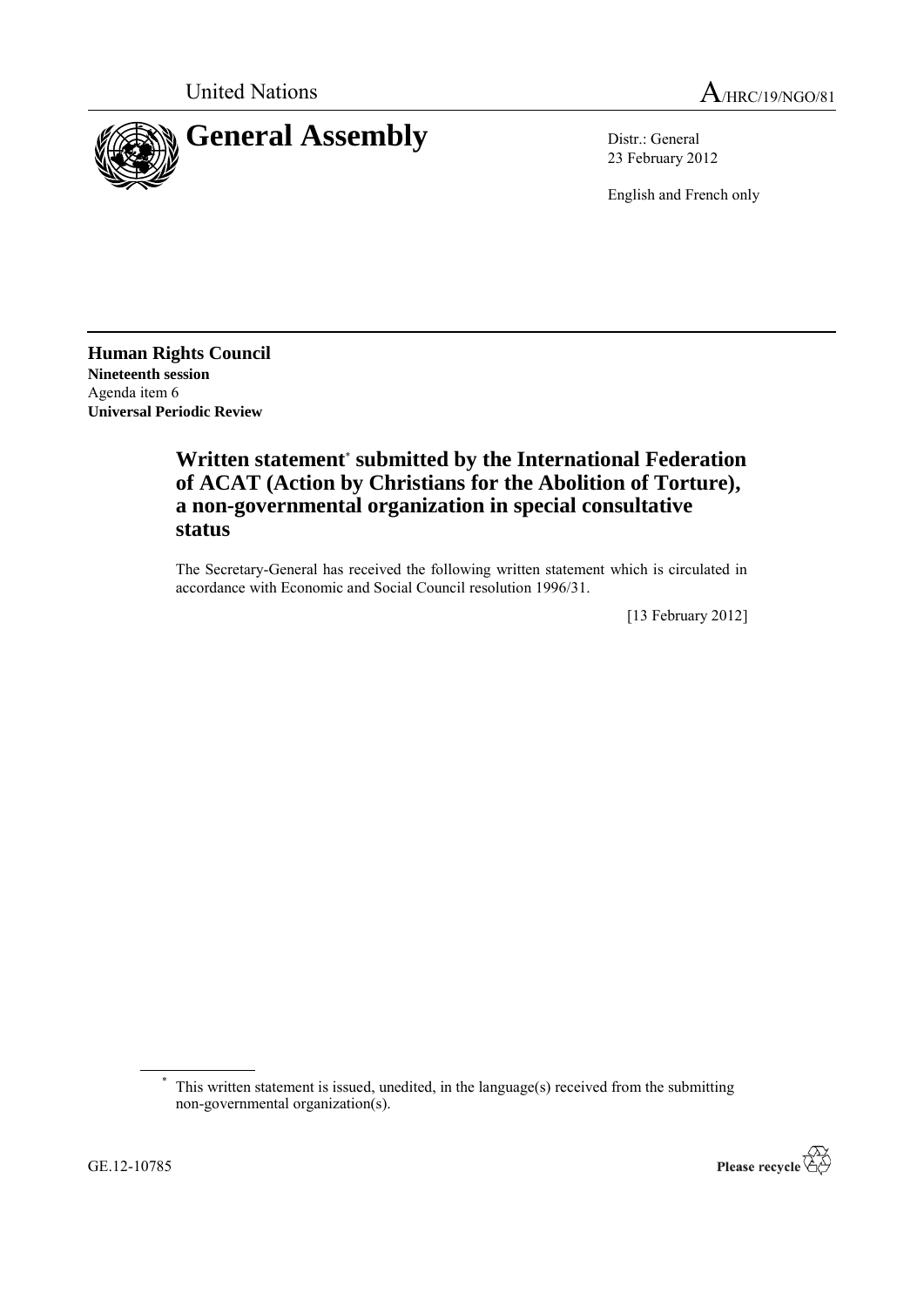## **First-ever Universal Periodic Review examines the situation in Togo**\*\*

FIACAT and ACAT Togo welcome Togo's presentation of its national review and its replies to the questions raised during the interactive dialogue.

Our associations were also pleased to learn that Togo will shortly ratify the Second Optional Protocol to the International Covenant on Civil and Political Rights, aiming to abolish the death penalty, and the Convention for the Protection of All Persons from Enforced Disappearance, although they would welcome details of the timetable for these ratifications.

FIACAT and ACAT Togo are concerned about frequent cases of torture and other cruel, inhuman or degrading treatment or punishment in Togo. In many cases, international provisions are simply copied into the Constitution without being transposed into national legislation and hence even police officers, magistrates and prison officers, not to mention the general population, are unaware of their existence.

Our associations would urge Togo to accept the numerous recommendations inviting it to extend an open, standing invitation to special procedures.

## **Definition and ban on torture in national law**

Article 212 of the Constitution of 14 October 1992 bans torture, but there is no provision in the Penal Code in force which explicitly defines torture or makes it a criminal offence.

Thus the many instances of torture and ill-treatment can be prosecuted only under the heading "wilful violence", which makes it impossible to penalise the particularly serious nature of torture and prevent its happening. Despite the frequency with which acts of torture are committed, especially by law enforcement officers, none has been punished on this basis. Although certain cases have been prosecuted and judged as "wilful violence", such prosecutions are extremely rare and sentences are often inappropriate. For example: in January 2011 punitive expeditions against the local population were organised by elements of the defence forces of the Témédja<sup>1</sup> military camp. With the exception of a few disciplinary proceedings, there has as yet been no judicial prosecution resulting from this violence.

FIACAT and ACAT Togo welcome the planned revision of the Penal Code. However, contrary to the Government's frequent assurances, the drafting work was, in fact, halted. The consultant in charge of the project, Professor D'Almeida, died in 2010. In December 2011, two teams were appointed to continue the work and their drafts will be validated in technical workshops in March 2012.

Our associations endorse the recommendations made by various delegations that Togo adopt as soon as possible the Bill revising the Penal Code and include a definition of torture in line with Article 1 of the Convention, along with appropriate sanctions.

ACAT Togo, an NGO without consultative status, also shares the views expressed in this statement.

<sup>&</sup>lt;sup>1</sup> 180 km north-west of Lomé.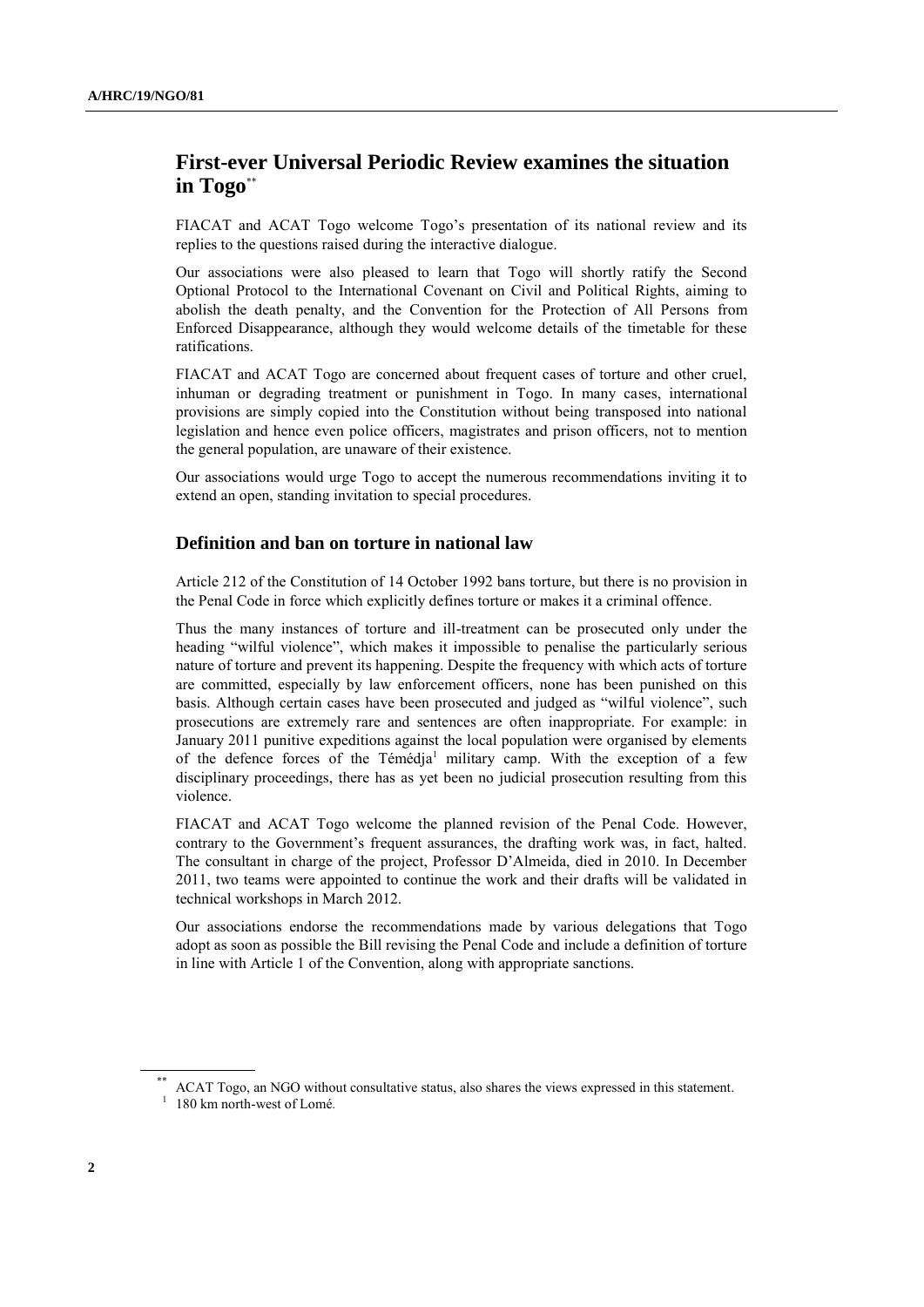## **Respect for the rights of the defence**

Police officers and other state servants are not well enough trained as regards respect for the rights of the defence. Torture and other cruel, inhuman or degrading treatment or punishment are frequent during interrogations.

Assistance by a lawyer right from the preliminary inquiry stage remains a constitutional provision for which the practical arrangements have never been laid down by the 1983 Penal Procedure Code. A circular of 17 May 2004 from the Ministry of Security represents the only, and very clumsy, attempt to regulate the exercise of this right. Assistance by a lawyer is mandatory only in criminal cases. Duty lawyers are often not assigned to the case until it comes to court. During the investigatory stage, the suspected criminal very rarely has access to a lawyer, although this is when he is at his most vulnerable.

Access to the courts remains expensive, and while legal aid machinery does exist, it does not work.

FIACAT and ACAT Togo are concerned that the current provisions on police custody in the Penal Procedure Code do not require those held to be informed of their rights or stipulate that a lawyer must be present.

Under the Code, a person may be held for no more than 48 hours before being brought before a judicial authority. The public prosecutor may extend this period once only. In practice, police officers are very corrupt and failure to comply with the legal time restrictions is very common. People, including children, may thus be held for several years without being charged or while awaiting judgment.

Police reports always state that the time limits have been respected. It is generally during questioning that the magistrate realises that this is not the case. If time limits for custody have not been complied with, in theory the person concerned has a right to bring an action against the state for maladministration. However, although there is provision for them in law, there are no effective administrative courts in Togo, and such redress is therefore unavailable at present.

A medical examination of a person held in custody is optional and can be carried out only at the request of that person or a member of his family and with the agreement of the Prosecutor Office. The law does not provide for the person held in custody to choose the doctor to ensure that there is no cover-up.

FIACAT and ACAT Togo propose that these aspects of the Penal Procedure Code be amended, as recommended by Chile.

### **Prison conditions in Togo**

The prison population increased spectacularly in 2010, to 4219 from 3178 in 2009. It seems to have levelled out in 2011 with a total of 4167 persons detained in Togolese prisons.

However, this number remains out of all proportion to the actual capacity of these institutions.

Under Togolese law, every person charged or detained has a right to food, bedding, hygiene and medical care. In reality, however, the living conditions of those deprived of their liberty are very different.

Prison conditions in Togo are deplorable, especially in the civilian prisons of Lomé, Sokodé and Dapaong, where there is severe overcrowding and an erratic and inadequate supply of food.